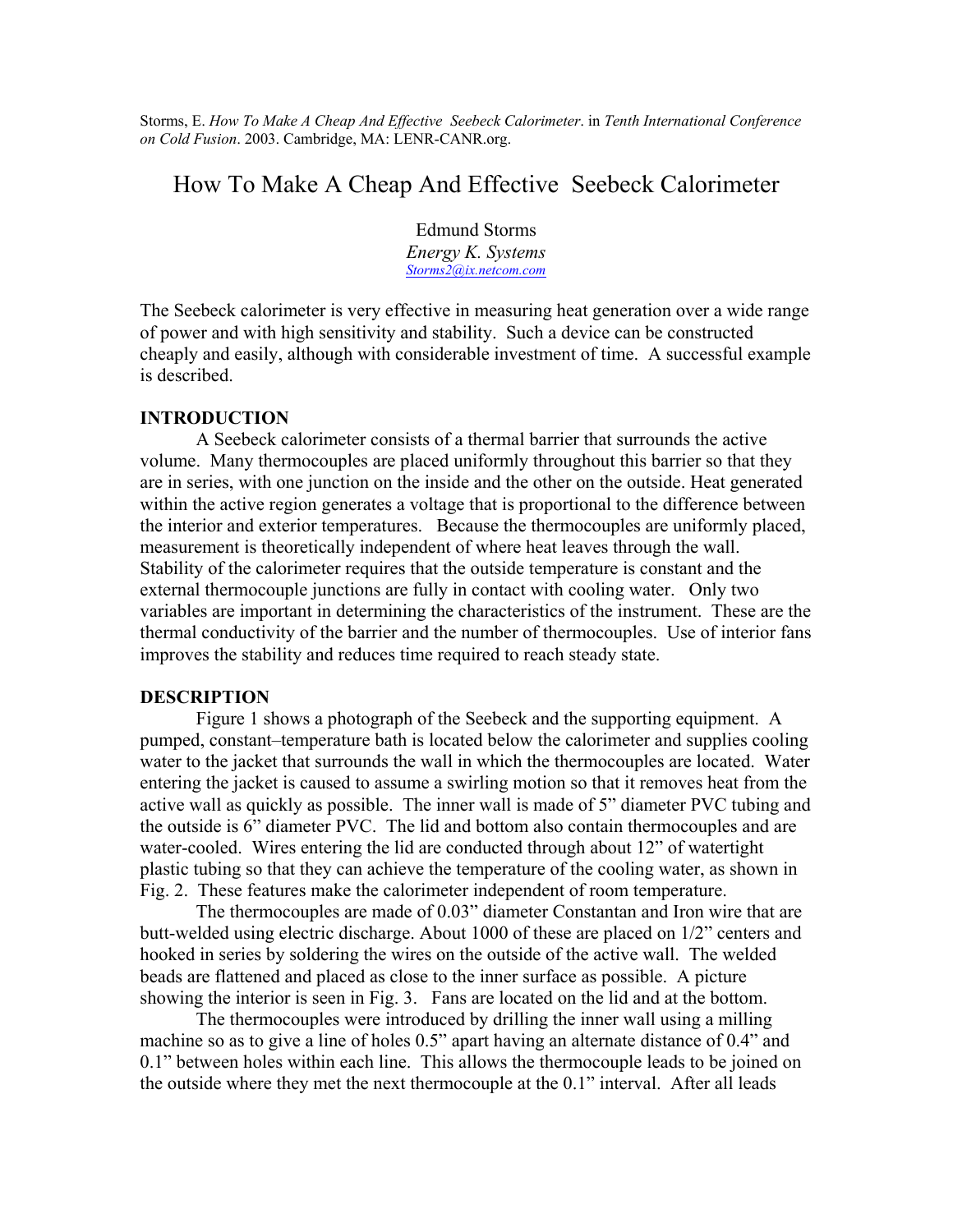were joined using lead solder, the outside was painted with waterproof paint (Fisher Cat. UN1263 Sealit).



**FIGURE 1.** Overview of the Seebeck Calorimeter. The expelled oil measures how much gas leaves the cell.

Flat pieces of PVC, required for the ends, were made by heating pieces cut from the 6" tube in a furnace at 130°C until they had been forced flat by a weight that is separated from the PVC by a sheet of glass. Pieces were either sealed together using PVC cement or by a rubber gasket.

Figure 4 shows a typical calibration curve using an internal Joule heater. The points deviate from the least-squares line by  $\pm 35$  mW, which is equivalent to an average error of  $\pm 0.2\%$  relative to the amount of applied power. Stability over a long time is equally small because very few external conditions affect the values. Experience using a Seebeck below 15 watts of applied power shows that uncertainty can be reduced to  $\pm 10$ mW.

Two disadvantages of the Seebeck method exist. The cell is not cooled as effectively as is the case when the flow- or isoperibolic-methods are used so that the cell temperature is more sensitive to applied power. The time constant to reach steady state is much longer compared to other methods. An internal fan can be used to reduce this time. On the other hand, the results are more stable and reproducible than any other method over a very wide range of applied power. In addition, the math used to calculate excess power is very simple.

The parts cost about \$150 for the Seebeck described here. Most of the considerable time is spent in making the individual thermocouples and mounting them into holes drilled in the wall.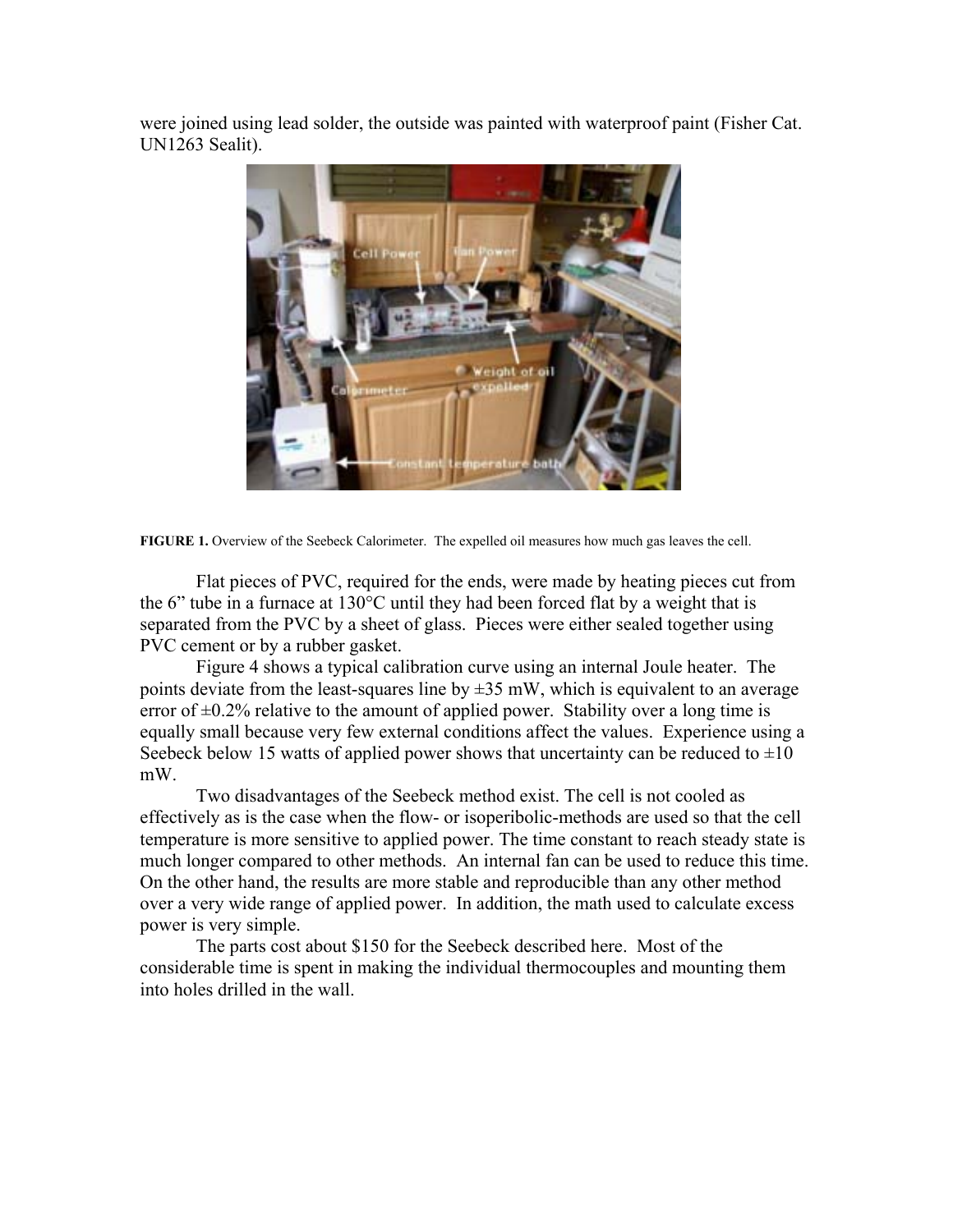

**FIGURE 2.** Interior of the lid showing the way in which water is caused to swirl, how the wires are passed through constant-temperature water, and the water-proof paint applied to the surface in which the thermocouples are located.



**FIGURE 3.** Interior of calorimeter shown with a fan attached to the lid. A fan at the bottom is not visible.